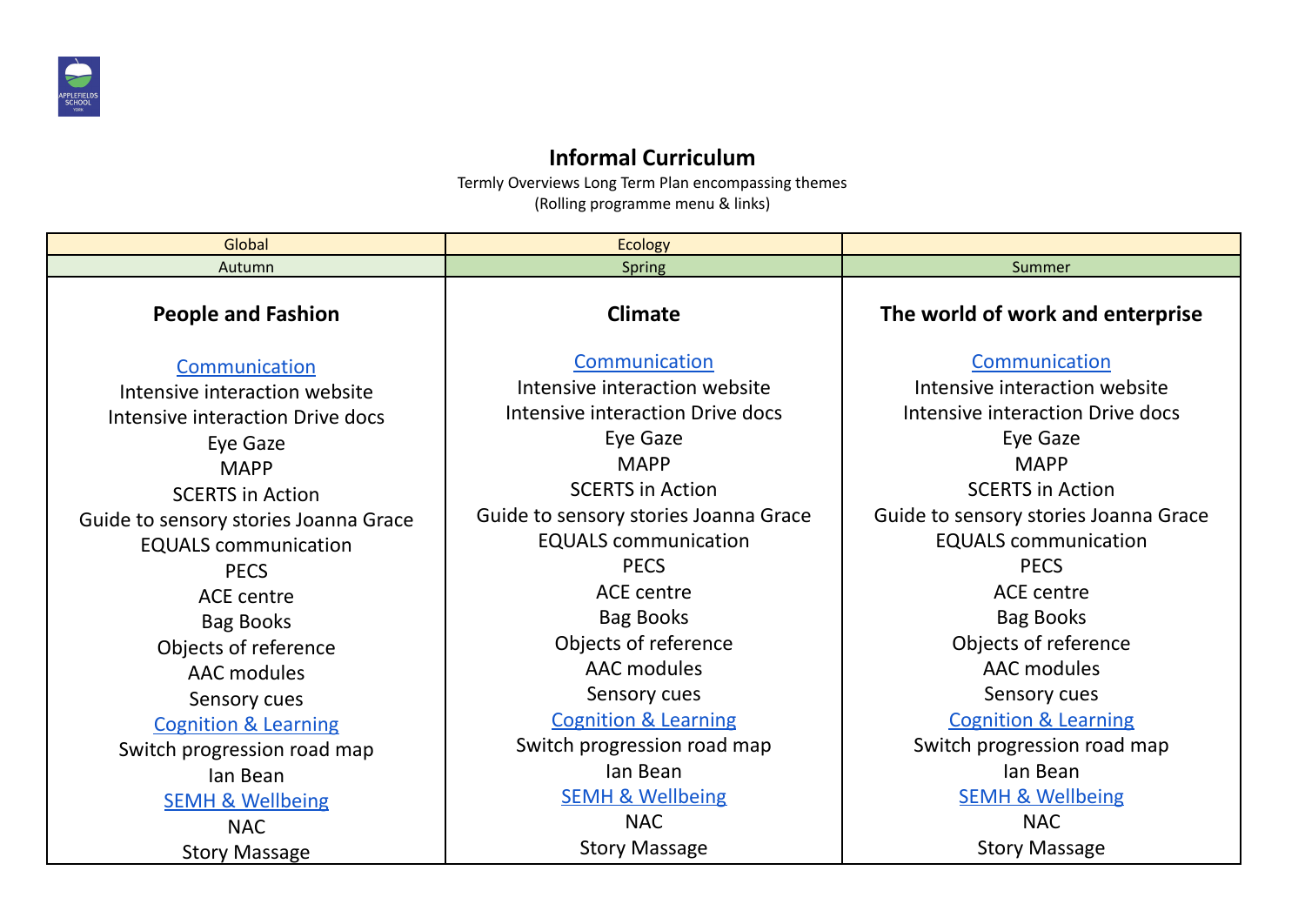

Mental health Age respectful Emotional maturity Recovery curriculum Physical **MATP** TacPac MOVE programme Sherborne movement Postural care guidance YST TOPSportability EQUALS Sensory Holistic music for kids Flo Longhorn EQUALS sensory The many uses of sensory stories The Sensory Projects Hirstwood Sensory spectacle Creativity & Enrichment Andy Pidcock Amber Trust Big Top musical adventures Music making sense Jessie's Fund Musical interaction Soundabout

Mental health Age respectful Emotional maturity Recovery curriculum Physical **MATP** TacPac MOVE programme Sherborne movement Postural care guidance YST TOPSportability EQUALS Sensory Holistic music for kids Flo Longhorn EQUALS sensory The many uses of sensory stories The Sensory Projects Hirstwood Sensory spectacle Creativity & Enrichment Andy Pidcock Amber Trust Big Top musical adventures Music making sense Jessie's Fund Musical interaction Soundabout

Mental health Age respectful Emotional maturity Recovery curriculum Physical **MATP** TacPac MOVE programme Sherborne movement Postural care guidance YST TOPSportability EQUALS Sensory Holistic music for kids Flo Longhorn EQUALS sensory The many uses of sensory stories The Sensory Projects **Hirstwood** Sensory spectacle Creativity & Enrichment Andy Pidcock Amber Trust Big Top musical adventures Music making sense Jessie's Fund Musical interaction Soundabout